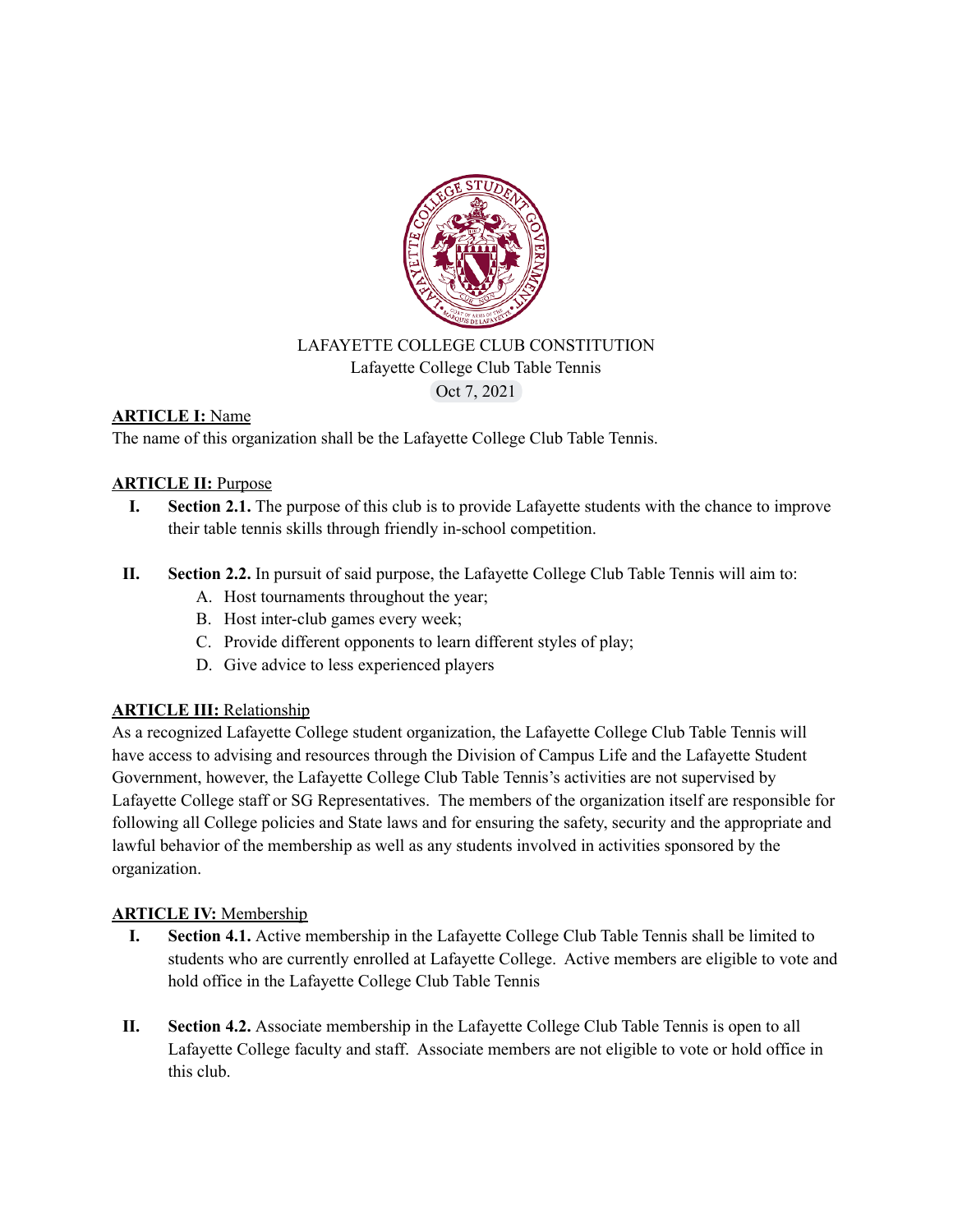- **III. Section 4.3.** The number of active members in the club must be one more than 50% of the total number of members in the Lafayette College Club Table Tennis.
- **IV. Section 4.4.** To obtain active member status, prospective members can join after attending two consecutive club meetings and paying any necessary dues. There is no formal application or interview required.
- **V. Section 4.5.** Annual dues of \$5 shall be paid by April 1st of each academic year, after which a member will have their active status revoked by failing to pay dues. Individuals seeking active membership in the club past April 1st shall pay the annual dues at the next business meeting.
- **VI. Section 4.6. - Anti-Discrimination Clause:** Membership in registered student organizations are open to all students of Lafayette College, regardless of race, religion, sex, ability status, national origin, color, age, gender identity, gender expression, sexual identity, or veteran status.
- **VII. Section 4.7.** All members must be registered on DoSportsEasy and a minimum of 7 members shall be signed up.

#### **ARTICLE V:** Organizational Leadership

- **I. Section 5.1.** The officers of the Lafayette College Club Table Tennis shall be the President, the Vice President, the Secretary, and the Treasurer. These officers make up the Executive Committee. All executive officers must be current Lafayette College students.
- **II. Section 5.2.** The President shall:
	- A. Lead all Lafayette College Club Table Tennis meetings;
	- B. Be in charge of contacting the Students Organizations Committee when necessary;
	- C. Help other officers fulfill their duties;
	- D. Attend leadership training workshops held by Student Organizations committee;
	- E. Enforce Lafayette College protocols and procedures.
- **III. Section 5.3.** The Vice-President shall:
	- A. Assist the President in their duties;
	- B. Stand in for the President in case of absence;
	- C. Be responsible for any social media related platforms for the club;
	- D. In charge of recruiting new members;
	- E. Plan events for the club;
	- F. Serve as the primary Safety Officer for the club
- **IV. Section 5.4.** The Secretary shall:
	- A. Take attendance at each meeting;
	- B. Maintain list of active members;
	- C. Operate the LafSync page;
	- D. Communicate with the club about meeting times and events;
	- E. Maintain accurate records of the club.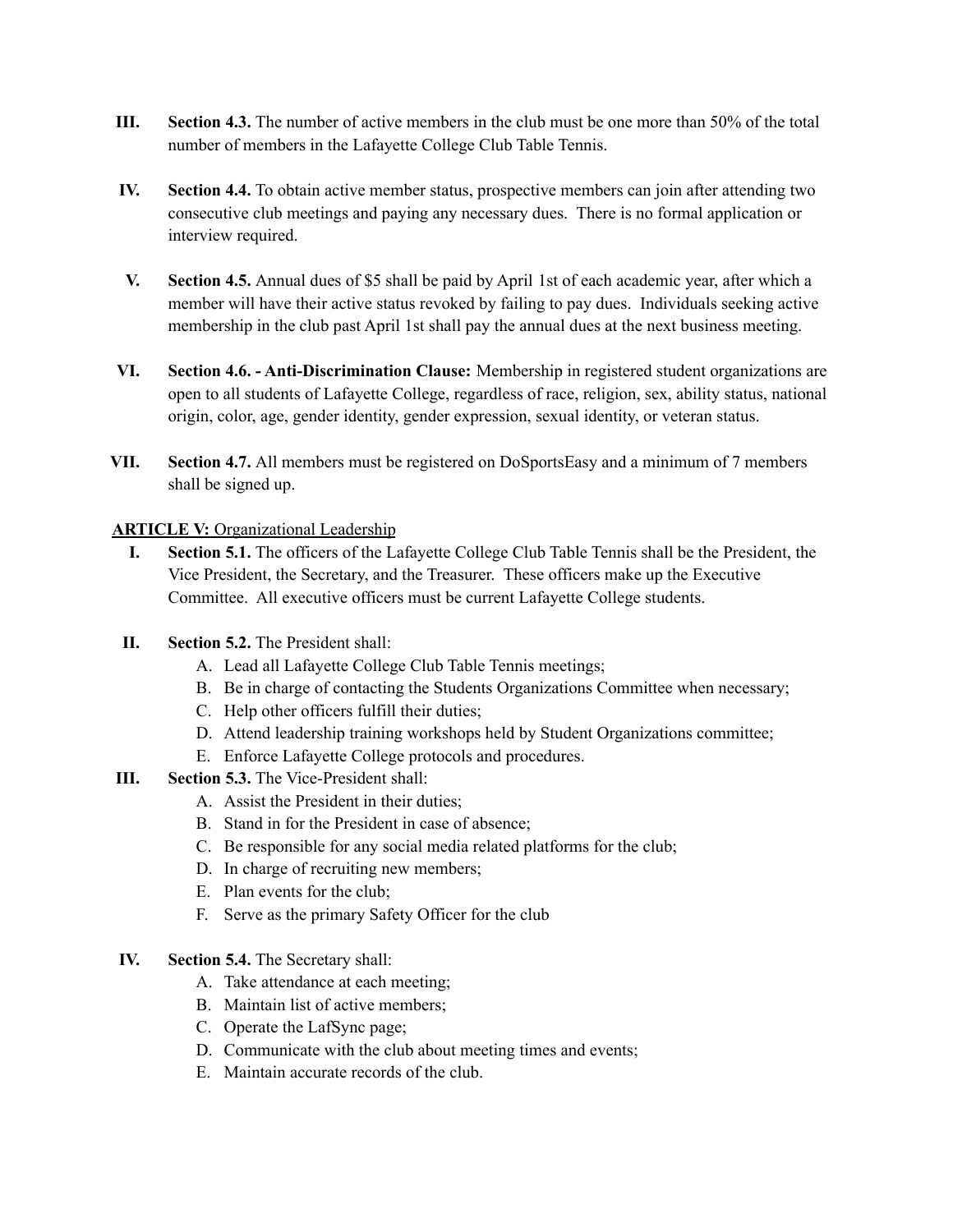- **V. Section 5.5.** The Treasurer shall:
	- A. Collect and bring dues to the student involvement office;
	- B. Be the contact between the club and the Student Government's Budget Committee;
	- C. Be responsible for raising funds for the club;
	- D. Maintain financial records for the club;
	- E. Communicate financial information with the club members.
- VI. **Section 5.6.** The terms of all officers of the Lafayette College Club Table Tennis will be 1 year, with the exception of students studying abroad who will step down from their position.
- **VII. Section 5.7.** At least one advisor shall be appointed or confirmed at each academic year's beginning by the Executive Officers. Said advisor(s) must be a faculty, staff, or a full-time employee at Lafayette College.
- **VIII. Section 5.8.** The Advisor shall:
	- A. Resolve disagreements between any group members;
	- B. Be present at any tournaments and serve as referee;
	- C. Help enforce proper Lafayette protocols and procedures.
	- **IX. Section 5.9:** In the event of any misconduct or any violation of any rules set by the club, the school, or beyond, any officer of the club may begin the impeachment process following past or present misconduct of any other officer. The impeachment will first consist of a meeting of all officers not implicated in the impeachment where the facts of the matter will be discussed, and shall take place at the first convenient time. Immediately following this meeting will be a meeting of all officers, including the accused party, as well as any witnesses that are involved or wish to be present, where questioning of any witnesses and the accused officers will commence. The impeachment vote will then follow once all questioning has completed, whereupon a majority vote of all officers, the accused, if found guilty, will face expulsion or suspension from the club, as decided by the most senior officer not implicated in the impeachment.

#### **ARTICLE VI:** Elections

- **I. Section 6.1.**
	- **A.** Elections will be held in the second week of April each year to determine the roles for the next year. The advisor must be present to ensure the integrity of the election. Each member will get one vote and only the members at the meeting will be able to vote. If someone is forced to resign due to studying abroad, a special election will occur to fill their role, with the same procedures as normal.
- **II. Section 6.2.** The President of the Lafayette College Club Table Tennis will open the election meeting(s) by seeking nominations for each office in the following order:
	- A. President
	- B. Vice-President
	- C. Secretary
	- D. Treasurer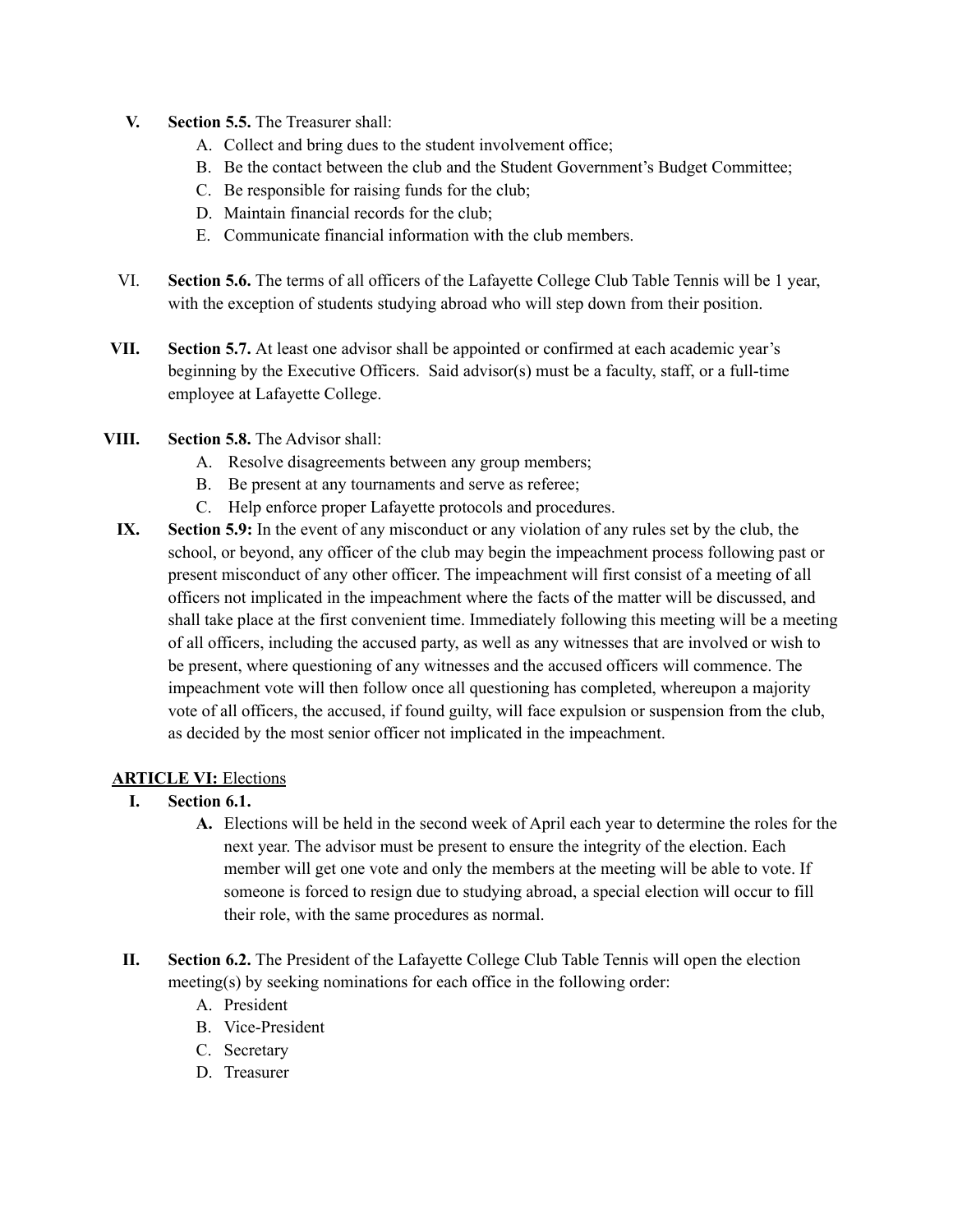- **III. Section 6.3.** Any active member of the Lafayette College Club Table Tennis may nominate any active member for a position, including themselves. All nominations must be accepted by the nominee in order to be considered.
	- A. Nominations will be closed by the President after all nominations are accepted for each office.
	- B. In the event that only one individual accepts nomination for a position, they will assume the position for the coming semester. If two or more individuals accept nomination, it will be put to a vote.
	- C. Voting shall occur by a secret ballot distributed to each active member of the Lafayette College Club Table Tennis in attendance at the meeting. A majority is required to elect Executive Officers.

# **ARTICLE VII:** Meetings

- I. **Section 7.1.** At least one "business meeting" shall be held of the Lafayette College Club Table Tennis per semester during the fall and spring semesters at Lafayette College. Proper notice must be given before all business meetings, and the Student Organizations Committee must be made aware of these dates. Business meetings will be chaired by the President, however all executive members must be present to conduct the meeting. A quorum of 50% of our active members must be in attendance to conduct the meeting.
- **I. Section 7.2.** At least one "social meeting" shall be held twice a month and it shall be marketed in such a way that the general members are all made aware of the organization of such a meeting.
- **II. Section 7.3.** At least 25% of all active members must be present at any meeting in order for business to be conducted, and at least 50% must be present at Election meetings.

# **ARTICLE VIII:** Procedures

The meetings of this organization will be conducted according to Parliamentary Law, as defined in Roberts' Rules of Order

# **ARTICLE IX:** Constitutional Amendments

This constitution may be amended at any regular meeting of the Lafayette College Club Table Tennis by a two-third majority vote of the active members present at the meeting, as long as the amendment was submitted in writing at the previous regular meeting.

# **Article X:** Risk Management

- **I. Section 8.1.** Injuries
	- A. Injuries are rare in table tennis but if they do occur, they will be reported to a member of staff on duty which will in turn be reported to the supervisor. Two safety officers will be present at each meeting and shall act accordingly for any possible injuries.

# **II. Section 8.2.** Finances

A. The treasurer will keep track of financial records and transactions. Dues will be collected in a timely manner and recorded. The treasurer will be responsible for ensuring that the